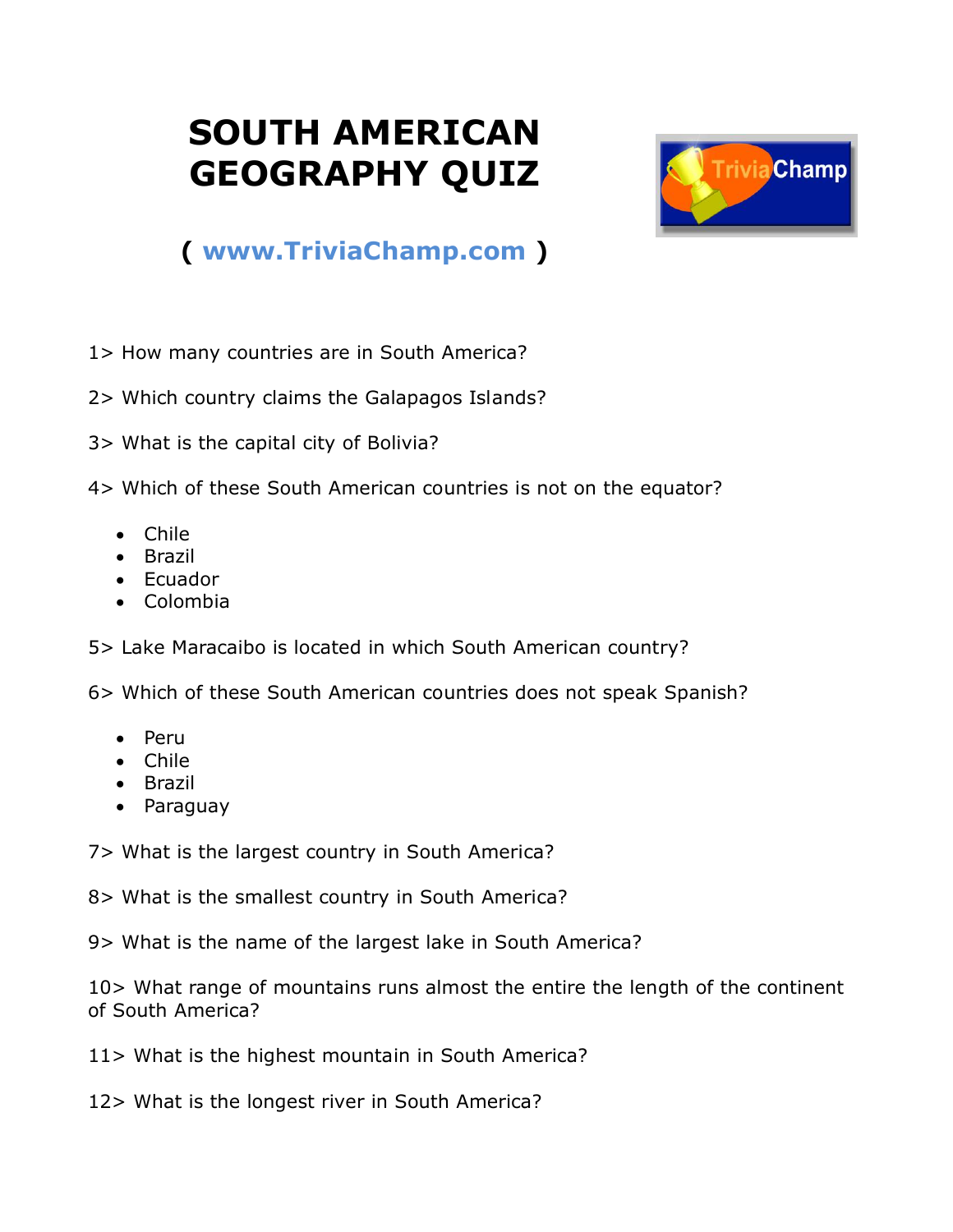13> Which South American capital is on the Pacific coast?

- Lima
- Quito
- Caracas
- La Paz

14> In 2006, which volcano erupted in Peru?

15> The Falkland Islands are off the coast of South America. However, they remain loyal to which European country?

## **Answers:**

1> 13 - There are 13 counties and 3 dependencies.

2> Ecuador - These are a group of volcanic islands located in the Pacific Ocean.

3> La Paz - Bolivia is a landlocked nation. The population of this nation is about 10 million as of 2010.

4> Chile - The equator is the imaginary line which circles the middle of the globe. It is an equal distance from the north and south poles.

5> Venezuela - Lake Maracaibo is not an actual lake, it is a bay. Millions of years ago, it would have been a lake, but it is now directly connected to the ocean.

6> Brazil - The national language of Brail is Portuguese. It is the only nation in South America to have Portuguese as a national language.

7> Brazil - Brazil is on the East coast of the continent.

8> Suriname - Suriname used to be called Dutch Guiana. The official language of this small nation is still Dutch.

9> Titicaca - Lake Maracaibo is larger, but it has joined to the ocean and is now a bay rather than an actual lake.

10> The Andes - The Andes Mountains are the longest range of continental mountains. They range about 7000 km (4,300 miles from north to south.

11> Aconcagua - Aconcagua is located in Argentina. This peak is 6,959 m (22, 841 feet).

12> The Amazon - This is the second largest river in the world. It empties into the Atlantic Ocean.

13> Lima - Lima is referred to as the City of Kings. It is also the largest city in the country.

14> Ubinas - Ubinas is a strato volcano. It had not erupted for over forty years. 15> England - The country of Argentina and the UK went to war over the Islands in 1982. Although Argentina withdrew, it is still trying to get control over this area.